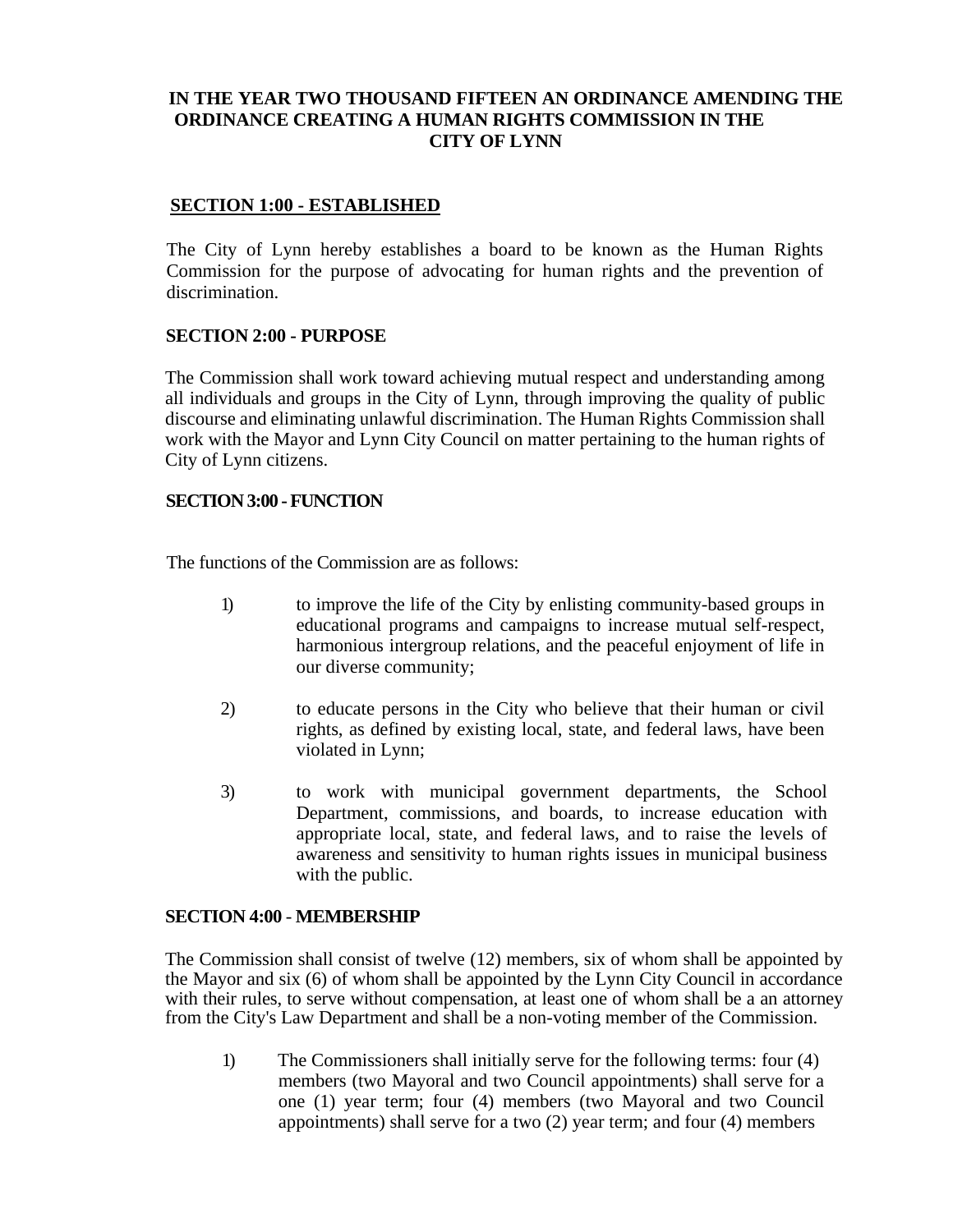(two Mayoral and two Council appointments) shall serve for a three (3) year term;

- 2) A Commissioner may be removed from office for cause pursuant to provisions of Sections 3-7 and *6-6* of the City Charter;
- 3) Commissioners must be residents of the City at the time of their appointment and throughout their tenure;
- 4) Commissioners shall be classified as special municipal employees for the purpose of the Massachusetts General Laws and Amendments Chapter 268A, but shall receive no wages or compensation;
- 5) The Commission members shall actively recruit, review, and recommend prospective members of the Commission to the Mayor and the City Council;
- 6) The Commission at all times shall be representative of all socioeconomic and racial segments of the City as well as different neighborhoods.
- 7) The Commission shall meet at least once every sixty (60) days on Tuesday evenings and all meetings shall be scheduled no earlier 6:00 p.m and shall be posted.
- 8) Members of the Commission shall educate themselves regarding federal, state and local discrimination laws.
- 9) Failure and/or inaction of either the Mayor or City Council to appoint members of this Commission, at its creation, within 45 days of the effective date of the ordinance shall be deemed a waiver of that entity's (Mayor/City Council) ability to appoint and the other entity (Mayor or City Council) shall forthwith appoint the remaining members the other had original authority to appoint.

## **SECTION 5:00 - OFFICERS. ADOPTION OF RULES AND REGULATIONS QUORUM**

- 1) The Commission shall elect a Chairperson among its members. The Chairperson shall be elected at the first meeting each year. The Commission members shall make an attempt to rotate the election of a Chairperson each year thereafter.
- 2) Seven members shall constitute a quorum for the purpose of conducting business of the Commission and all decisions shall be by majority vote of the Commission members present and voting.
- 3) The Commission shall adopt rules and regulations consistent with this Ordinance and the laws of the Commonwealth to carry out the policy and provisions of this Ordinance. The rules and regulations shall insure the due process rights of all persons involved in investigations..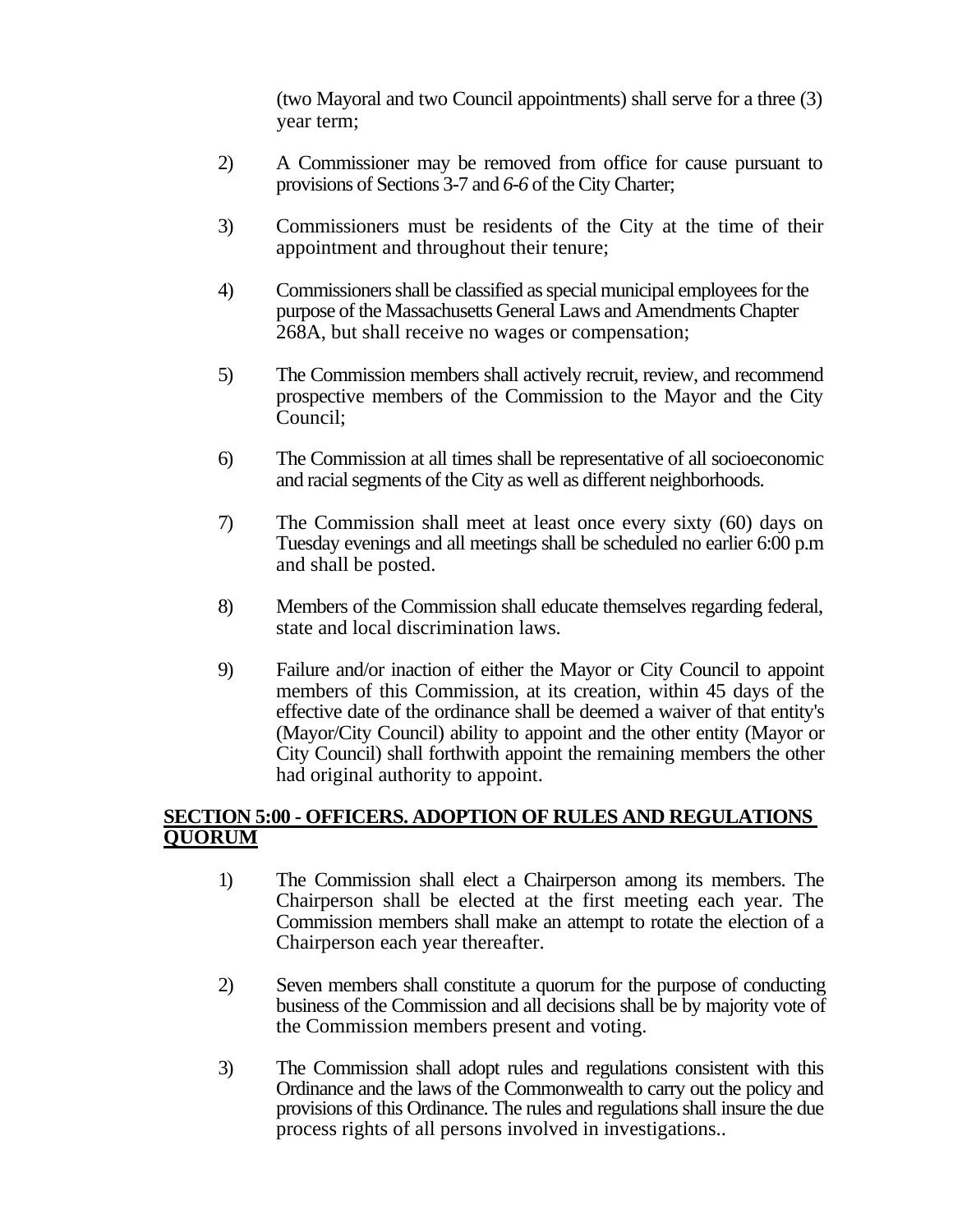- 4) All records of the Commission shall be public except as provided by State law.
- 5) Members of the Commission shall serve without compensation.

# **SECTION 6:00 - JURISDICTION**

The Commission has jurisdiction:

- (A) To receive complaints and to educate members of the public regarding their legal rights concerning:
	- (1) the existence of unlawful discrimination in the City of Lynn which may deny or tend to deny equal access of opportunities in matters of housing, employment, education, contracts, purchasing, or other public accommodations, on the basis of age, ancestry, citizenship, color, disability, economic status, ethnicity, family/marital status, gender, military status, national origin, race, religion, gender identity or expression, gender identity or expression, sexual orientation or source of income; and in connection therewith;
	- (2) any conduct or behavior which is sexually or racially harassing;
	- (3) any unfair and unequal treatment which denies either a group or an individual equal protection of the law in the enjoyment and exercise of civil rights; and
	- (4) the presence in the City of Lynn of prejudice, intolerance, bigotry, or other conduct or behavior which encourages and brings about misunderstanding and disrespect among all resident of the City.
- (B) The Commission shall not have jurisdiction to receive complaints and investigate claims against members of the Lynn Police Department as the Lynn Police Department's Professional Standards/Internal Affairs Division has jurisdiction to investigate and resolve all complaints of police misconduct
- (C) To attempt, by negotiation, to resolve all complaints over which it has jurisdiction and recommend to all complainants or other parties involved which appropriate governmental agencies, federal, state or local, has jurisdiction to take any such action as it feels will resolve such complaints. With respect to complaints not resolved by negotiations:
	- (1) to refer a complainant or other parties to any court or governmental agency having jurisdiction over the mater in question;
	- (2) to use its best efforts to bring about compliance with its recommendations.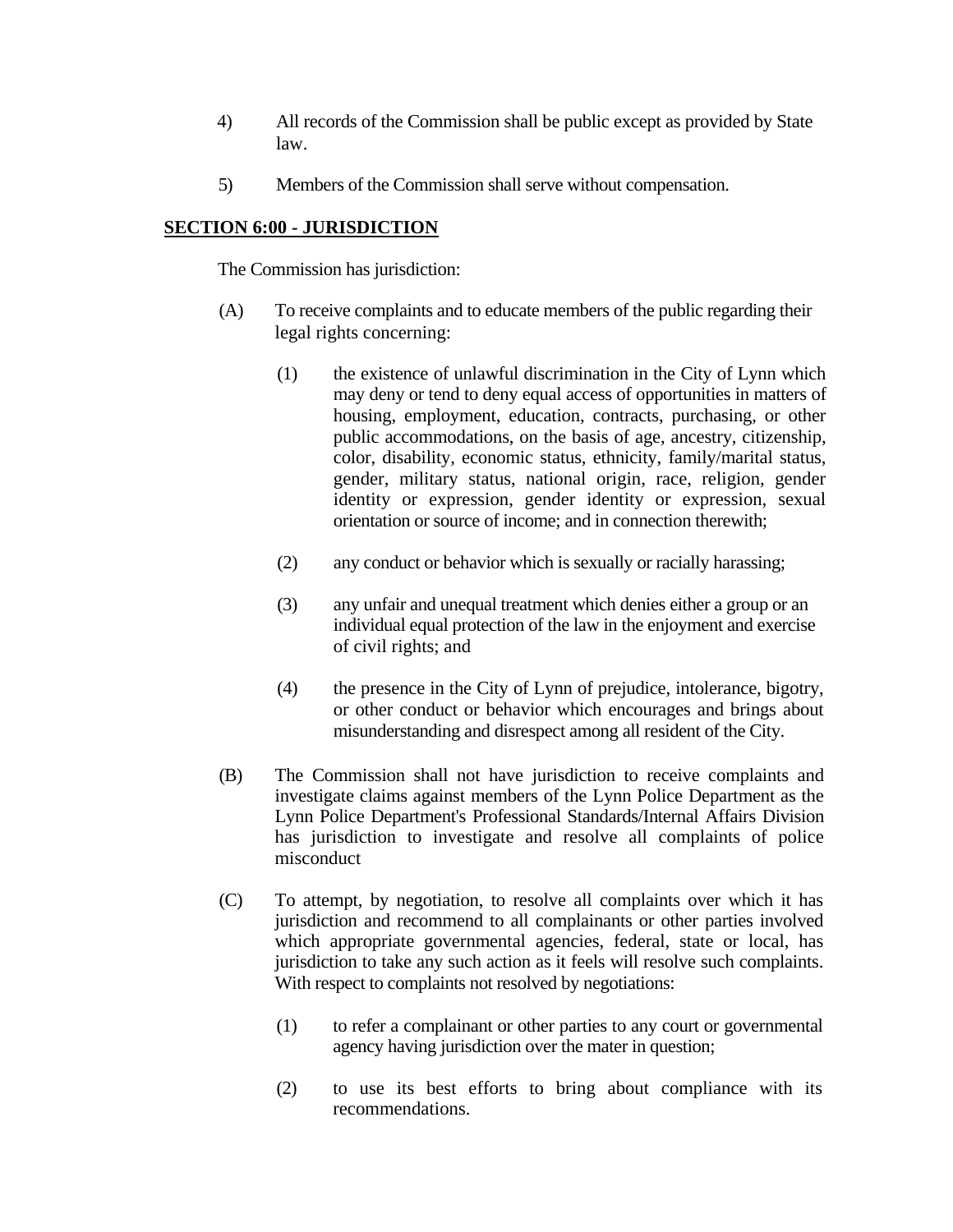### **SECTION 7:00 RECOMMENDATION OF DEFICIENCIES**

- 1) The Commission shall discuss human rights problems with the Mayor and the Lynn City Council in writing and make recommendations necessary to protect the human rights of all City of Lynn citizens and employees in writing.
- 2) The Commission shall request of the Mayor, Lynn City Council, Department Heads and Superintendent of Schools, such information as is reasonable so that it may be properly informed.
- 3) The Commission may review and comment on all matters pertaining to the human rights of citizens but can draw no conclusions of law

## **SECTION 8:00 - COOPERATION WITH OTHER GOVERNMENTAL AGENCIES**

The Commission shall work with Federal, State and City agencies, including, but not limited to the Lynn School Department and the Massachusetts Commission Against Discrimination, the City of Lynn Disability Commission, the Lynn Housing Authority and Neighborhood Legal Services in developing materials, workshops, public presentations and other educational resources designed to eliminate prejudice, intolerance, bigotry and discrimination and to enlist the cooperation of the various racial, religious, ethnic groups, civic and community organizations, labor organizations, ftatemal and benevolent organizations and other groups to further the intent and purposes of this Ordinance.

## **SECTION 9:00 - ALLEGATIONS OF DISCRIMINATION - POWERS AND DUTIES**

(A)

The function of the Commission shall be to implement the policy of this Ordinance by receiving complaints of discrimination, mediating complaints, educating citizens as to their legal rights with respect to complaints of discrimination and presenting written findings to the Mayor and Lynn City Council as well as making written recommendations to complainants and any other party as to which if any governmental agencies such as the Massachusetts Commission Against Discrimination, to whom they should seek relief.

- The Commission shall exercise its authority through the following powers and duties: (B)
	- (1) to receive complaints of violations of this Ordinance;
	- (2) to refer individuals alleging acts of discrimination to appropriate governmental agencies;
	- (3) to attempt by mediation to resolve any discrimination complaint over which it has jurisdiction;
	- (4) to seek or accept grants, gifts or bequests to help finance its services.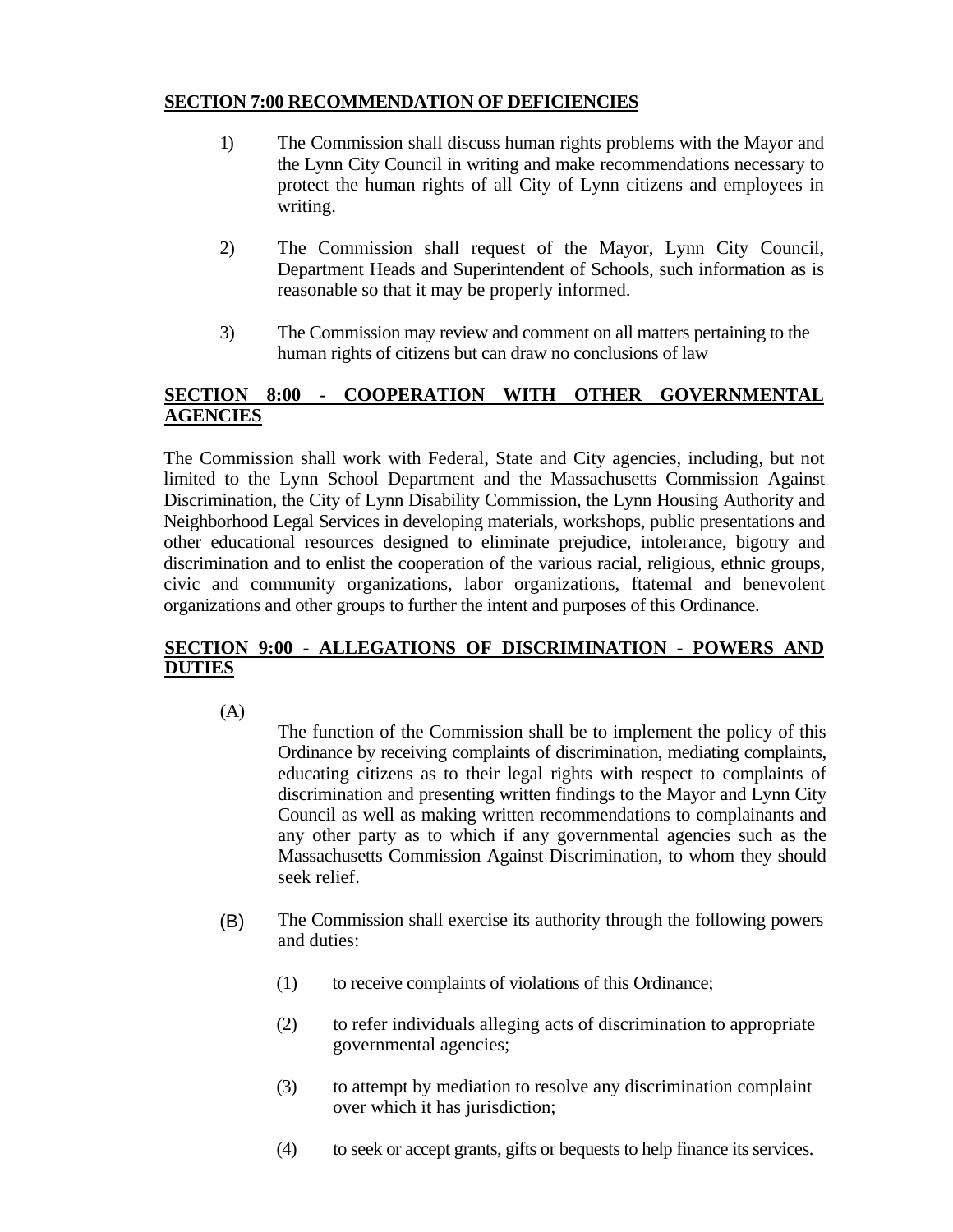### **SECTION 10:00 COMPLAINTS RESOLUTION PROCEDURES**

- (A) Any person or class of persons claiming to be aggrieved by an alleged violation of this Ordinance may make, sign and file with the Commission a complaint in writing which shall state the name and address of the person alleged to have committed such violation and the particulars as may be required by the Commission.
- (B) The filing of a complaint, the failure to file a complaint, or the dismissal of a complaint by the Commission shall not bar the complainant from seeking relief in any other administrative or judicial forum. Nor shall filing or failing to file a complaint with other Federal, State or City agencies or courts bar the complainant from seeking relief through the Commission.
- (D) After the filing of any complaint, the Chairperson of the Commission shall designate a Review Committee of one or more of the Commissioners to informally meet with the complainant to educate him/her with respect to his/her avenues to resolve the complaint.
- (E) If such Review Committee determines after such informal meeting that probable cause does exist for crediting the allegations of the complaint, the Commission shall forthwith endeavor to conference, conciliate and mediate in an effort to eliminate the unlawful practice. The Commission shall not disclose what has occurred in the course of such endeavor except to disclose the terms of the conciliation when the complaint has been disposed of in this matter.
- (F) The Human Rights Commission shall hear and determine a complaint of a violation by a private individual of this section. Upon a finding of a violation of this subject, the Human Rights Commission may recommend to any municipal or state licensing authority that the offender's license(s) be suspended or revoked. Nothing set forth herein is intended to alter or limit the authority of the licensing board or any other municipal employee, officer, board, commission, authority or agent pursuant to any federal, state or local statute, regulation or ordinance.

# **SECTION 11:00 -APPLICABILITY**

The provisions of this ordinance shall be construed liberally for the accomplishment of the purposes of this Ordinance, and any ordinances or